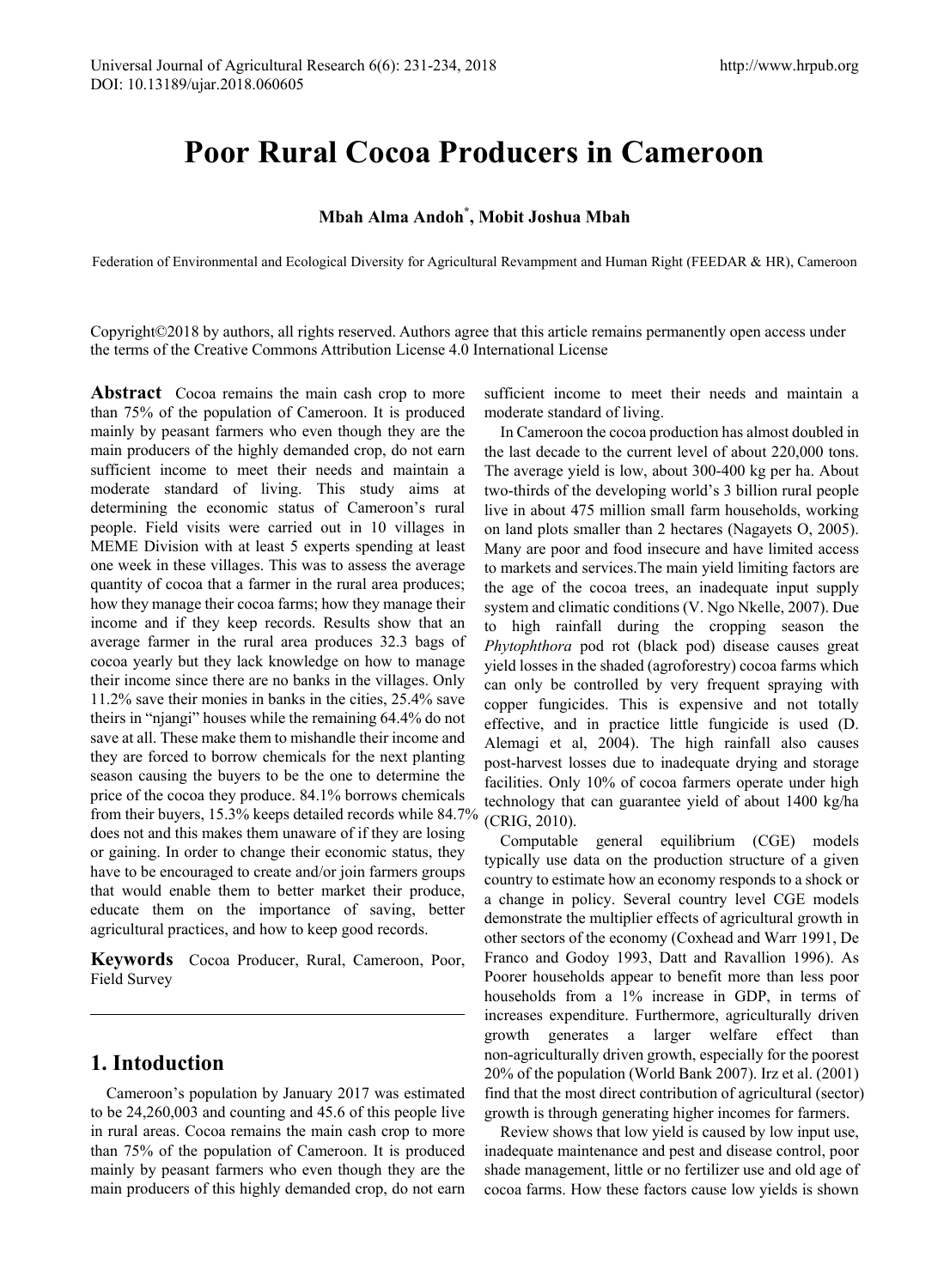in [\(Fig. 1\)](http://www.sciencedirect.com/science/article/pii/S1573521415000160%23fig0005). In this model the farm gate cocoa price, high input prices, no access to loans and credits and the small farm size are considered as external factors beyond the control of the individual farmer. They affect the general conditions for cocoa production but have no direct effect on yield. Direct effects have the constraints and options for higher yields which operate within the cropping system.

Cocoa farming was introduced in the Mount Fako region of Cameroon in 1886 by the Germans with the aim of supplying their local factories with raw materials (cocoa beans). They owned and managed vast hectares of cocoa plantations which were worked forcefully by indigenous slaves. After the spread of the crop across the Southern part of the national territory, and the takeover of management by the French and British, cocoa farms were increasingly owned and managed by the peasants but were still maintained for export purposes. Since its independence in the 1960s up until recent years, cocoa production in Cameroon has been championed by smallholders on between 1 and 3 hectares of land.

In 2000, a survey revealed that their farms were underproductive because of ageing cocoa trees (40 years on average). The economic lifespan of cocoa trees varies from 25 to 40 years, depending on the variety. At the age of 40 the tree productivity is low compared to 10 years of age (cocoa productivity follows a bell shape distribution function). A transplanted tree requires 4 years to produce fruit. It is different from variety to variety, but on average, the first harvest is almost negligible, although grows exponentially until about 10 years of age, then begins to decline at about 20 years of age.

Among the social factors that led to the under productivity was the physical old age of the cocoa farmers as a result of rural-urban exodus of youths and the lack of attention and maintenance of the farms due to extended periods of low market prices for cocoa beans. This study aims at determining why the economic status of Cameroon's rural people are low.

## **2. Materials and Methods**

This paper is based on field visits that were carried out in 10 villages in Meme Division, South West Region of Cameroon with at least 5 agro expert volunteers, spending at least one week in these villages and interviewing more than 300 people. These villages include; Matoh Butu, Kwa-Kwa Bakundu, Mabonji Bakundu, Maromba I, Maromba II, Bia Metoko, Matoh Efongoh, Bia Manya and Mabonji and Bia Bekom.

Apart from data about the respondents(Name, Age, Marital status, Occupation, Number of children and name of village) different issues regarding their cocoa production systems were addressed: number of cocoa farms; size of farm(s); number of children involved in agriculture; type of labor used (Hired or family); how much they pay the laborers; if they applied fertilizers and pesticides; how they obtain the chemicals; duration of cocoa fermentation; how they save their income (banks, "njangi" groups, self-savings); how they market their produce(local cocoa vendors, look for markets in cities); how much they cocoa is sold in these places per Kg; how they store their produce; number of bags they produce annually; if keep records and the challenges they encounter in the farms.

The ages of the respondents ranged from 13 to 80 years; average is 42years. As for their occupation, the respondents have farming as their occupation (94.9%) while the remaining 4.1% do petty jobs (carpentry, seamstresses, hair dressing etc.). A majority of them are married (72.6%), 15.1% single, 2.7% divorced, 8.2% widows, and 1.4% widowers. And also, 49.3% have 0-3 children, 41.1% have 4-6 children and 9.6% have 7 children and above.



**Figure 1.** Causes of low yield in farmers' cocoa in West Africa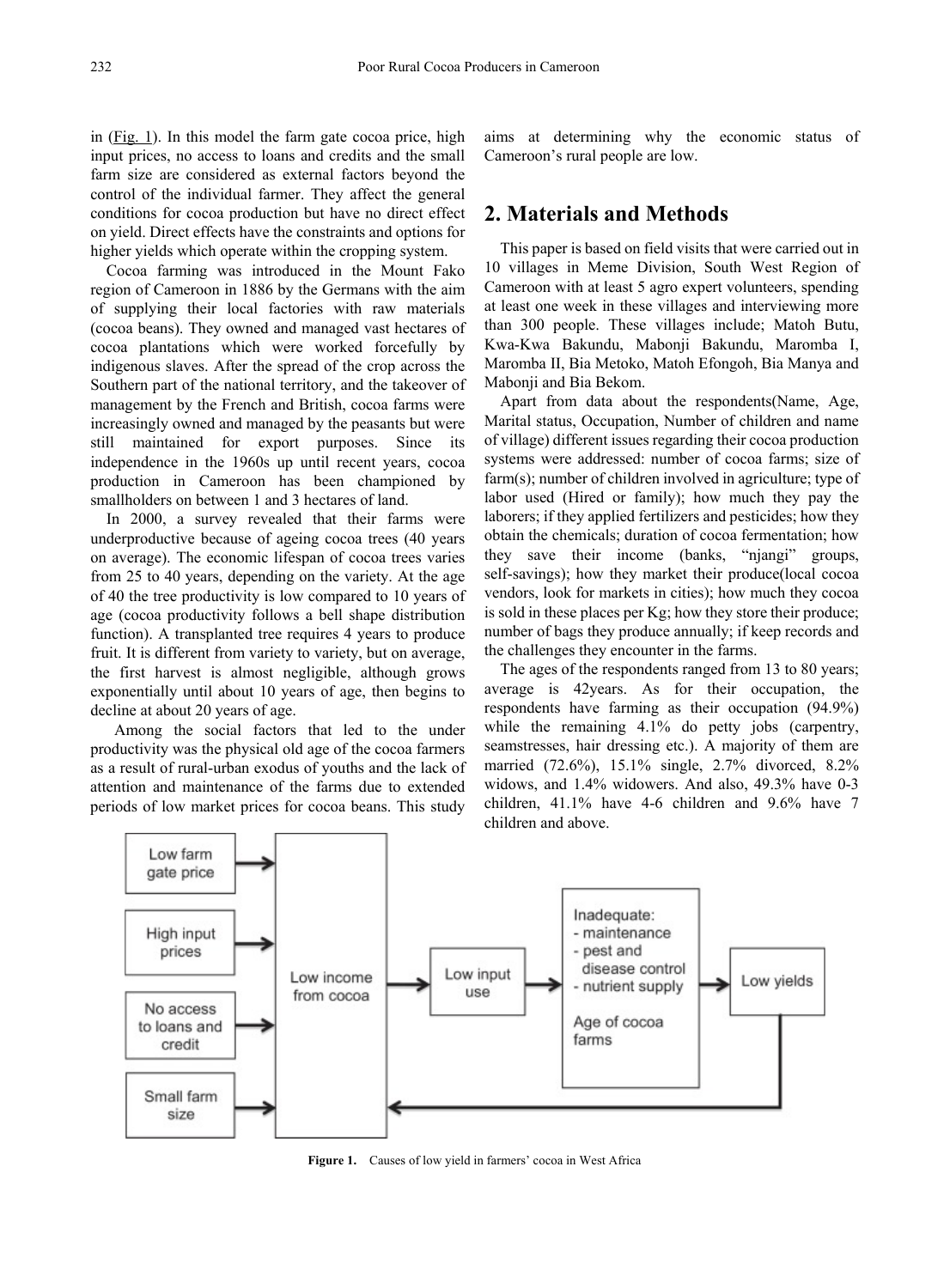## **3. Results and Discussion**

Farmers in rural areas of Cameroon are mainly small scale farmers. Their cocoa farms are of varied numbers and sizes which can range between 1farm of up to 8hectare to 4-8 farms that can be of the same size or more. While some of the farmers own their farms, others take farms on lease and others who do not have enough money to buy their own farmlands, work with the owners of the farm through a system known as "two party" in which the owner of the farm purchases all the farm inputs and they share the profits at the end of the season.

Results show that, these farmers carry out good agricultural practices(from seed selectio, nursing, transplanting right up to harvesting and fermenting) on their cocoa farms and an average farmer in the rural areas produces 32.2bags of cocoa in a season, where each bag weighs about 65Kg. But now, they lack the knowledge to on how to manage their income since there are no banks in the villages. Only 11.2% save their money in the cities, 25.4% save in "njanji" group and 64.4% do not save at all. These make them to mishandle their income and are forced to borrow chemicals for the next planting season causing the buyers to determine the price of the cocoa they produce, hence exploiting them. As a result of no saving too, some farmers lease out their farms for large number of years when faced with a misfortune or they have a celebration or ceremony, consequently, they are left to struggle in hunger until these years elapse.

A majority (84.1%) of the farmers borrow chemicals from the buyers while the remaining 15.9% set aside money to buy chemicals for the next season or they buy just what they can afford. 15.3% keep detailed record about their farm input, expenses and output while 84.7% don't. They keep only the records of the amount for the chemicals that they borrowed so that they are not reimbursed in excess during payment. This makes them not to be aware if they are making a lost or gain simply because of unaccountability.

As a result the poor infrastructural nature of the village, where there are no well equipped schools and trained teachers, 80% of the farmers send their children to secondary school in the cities. Therefore, they are only available to help their parent during the holidays (June to August). The farmers are therefore left to hire laborers assist them in carrying out some activities in their cocoa farms such as clearing, pruning, spraying and even breaking the cocoa pods to extract the cocoa beans. This hiring of the labor is done in two ways; short term and long term. Short term laborers are paid according to man-day and this ranges from  $2,000 - 3,000X$ AF depending on the activity and the negotiation with the owner but for those who break the cocoa, the wage is 2000XAF/bucket of fresh cocoa extracted. Long term laborers work for the whole season (that is all the farm operations till harvest) and their wage ranges from 150,000 to 300,000XAF depending on

the size of the farm. This makes them to encure high expenses that are hardly replenished at the end of the season.

The main problem facing rural cocoa farmers is poor roads network linking farm-farm, farm-markets. This makes it difficult for the farmers to look for a better market for their produce. There is also a problem of insecurity from the problem of poor road network where farmers complaint of theft the farm since they cannot easily transport their cocoa beans to a safer location after harvest. This causes some of the farmers(38.9%) not to ferment their cocoa for the required period coupled to the fact that there are no good ovens to dry their cocoa either because there are no smoke outlets or the smoke outlets have become warn out and has not been replaced.

As a result of the poor road network too, the local buyers has monopolized the market since 84.1% of the cocoa farmers borrow chemicals from these local buyers. This makes the buyers to decide the price at which they can buy their cocoa coupled to the fact that they have to deduct the money for chemicals borrowed from them with interest. Thus a fluctuating dropping price of cocoa. The farmers also experience pest and disease attack on the crops such as capsid, black pod rot, mealy bugs, aphids, rats and squirrels that eat up the cocoa beans.

The farmers also suffer from high prices of farm inputs such as pesticides, spraying equipments and fertilizers. This is the reason why a few farmers (22.7%) do not apply pesticides effectively. Pesticides are applied on a 3month interval and only 2.7% of the farmers apply fertilizers in their farms and this leads to the degrading fertility of the soil. Because of this, most of the farmers do not accept the cultivation of cassava on their farm since it is a water loving plant although its cultivation can serve as an alternative source of income.

**Table 1.** price difference of some cocoa chemicals in the different areas

| Name of<br><b>Chemical</b> | Price at the<br>city market<br>(in XAF) | Price at the<br>village<br>(in XAF) | price when<br>borrowed<br>(in XAF) |
|----------------------------|-----------------------------------------|-------------------------------------|------------------------------------|
| Calomil                    | 400                                     | 600                                 | 1000                               |
| O.K Mil                    | 400                                     | 600                                 | 1000                               |
| Rodomil Gold               | 400                                     | 600                                 | 1000                               |
| Nordox 40                  | 250                                     | 400                                 | 600                                |
| Nordox 75                  | 400                                     | 600                                 | 1000                               |
| Gamaline                   | 3500                                    | 4500                                | 8000                               |

The peak season of cocoa is June-August for the light harvest and November-December for the heavy harvest. Last year, 2016 the price of cocoa ranged from 1250XAF